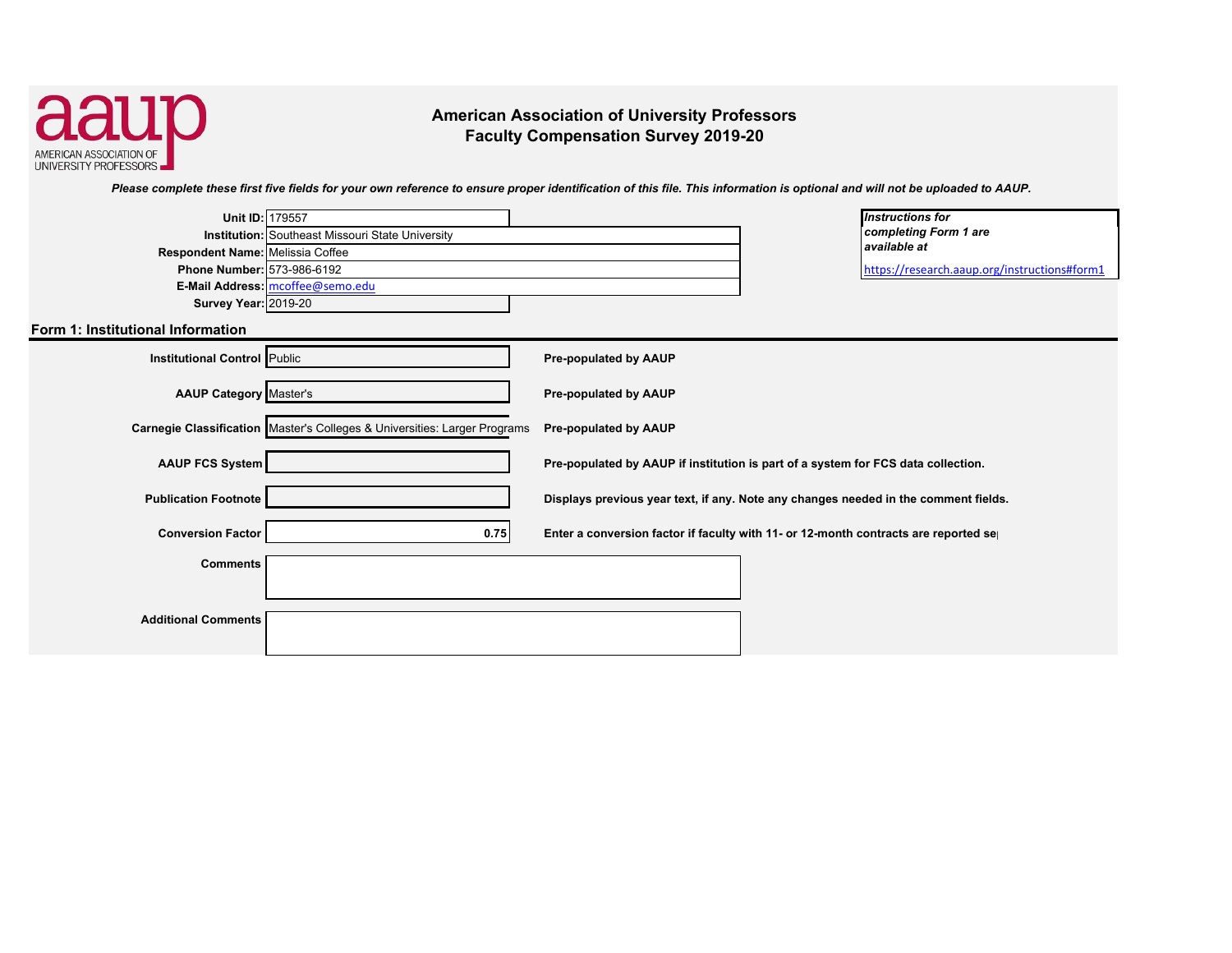

### **American Association of University Professors Faculty Compensation Survey 2019-20**

**Form 2: Number, Total Salaries, and Tenure Status of Full-Time Instructional Faculty** 

|                                                                                                                              |                      | <b>MEN</b>                               |           |                    |                 | <b>WOMEN</b>         |                                                         |                |             |                |
|------------------------------------------------------------------------------------------------------------------------------|----------------------|------------------------------------------|-----------|--------------------|-----------------|----------------------|---------------------------------------------------------|----------------|-------------|----------------|
| <b>Academic Rank</b>                                                                                                         | Number of<br>Faculty | <b>Total Contracted</b><br>Salaries (\$) | ποτ<br>e- | on<br>Tenur Tenure | Track   Tenured | Number of<br>Faculty | тота<br>Contracte   Tenure- Tenure-<br>d Salaries Track | ΝΟτ            | on<br>Track | <b>Tenured</b> |
| Section 1. Faculty on 9-Month Contracts (Regardless of Number of Salary Installments)                                        |                      |                                          |           |                    |                 |                      |                                                         |                |             |                |
| . Professor                                                                                                                  | 60                   | 5,201,771                                | $\Omega$  | U                  | 60              | 44                   | 3,581,535                                               | $\overline{0}$ | $\Omega$    | 44             |
| 2. Associate                                                                                                                 | 34                   | 2,275,801                                | $\Omega$  |                    | 34              | 40                   | 2,805,623                                               | $\Omega$       | $\mathbf 0$ | 40             |
| 3. Assistant                                                                                                                 | 37                   | 2,274,083                                | $\Omega$  | 37                 |                 | 48                   | 2,704,628                                               | 0              | 45          | 3              |
| 4. Instructor                                                                                                                | 48                   | 2,320,464                                | 48        |                    |                 | 76                   | 3,626,833                                               | 76             | $\Omega$    | $\overline{0}$ |
| 5. Lecturer                                                                                                                  |                      | 76,908                                   |           |                    |                 | $\Omega$             |                                                         | $\Omega$       | $\mathbf 0$ | $\overline{0}$ |
| 6. No Rank                                                                                                                   |                      |                                          | U         |                    |                 | $\Omega$             |                                                         |                | $\Omega$    | $\overline{0}$ |
| 7. TOTAL                                                                                                                     | 180                  | 12,149,028                               | 49        | 37                 | 94              |                      | 208 12,718,619                                          | 76             | 45          | 87             |
| Section 2. Faculty on 11- or 12-Month Contracts (Actual Amounts)                                                             |                      |                                          |           |                    |                 |                      |                                                         |                |             |                |
| 1. Professor                                                                                                                 |                      |                                          |           |                    |                 |                      |                                                         |                |             |                |
| 2. Associate                                                                                                                 |                      |                                          |           |                    |                 |                      |                                                         |                |             |                |
| 3. Assistant                                                                                                                 |                      | 111,725                                  | $\Omega$  |                    |                 |                      |                                                         |                |             |                |
| 4. Instructor                                                                                                                |                      |                                          |           |                    |                 |                      | 54,014                                                  |                | $\Omega$    | $\Omega$       |
| 5. Lecturer                                                                                                                  |                      |                                          |           |                    |                 |                      |                                                         |                |             |                |
| 6. No Rank                                                                                                                   |                      |                                          |           |                    |                 |                      |                                                         |                |             |                |
| 7. TOTAL                                                                                                                     |                      | 111,725                                  | $\Omega$  |                    |                 |                      | 54,014                                                  |                |             |                |
| Section 3. 9-Month Contracts Plus 11- or 12-Month Contracts (Converts 11- or 12-Month Salaries and Calculates Automatically) |                      |                                          |           |                    |                 |                      |                                                         |                |             |                |
| . Professor                                                                                                                  | 60                   | 5,201,771                                | n.        |                    | 60              | 44                   | 3,581,535                                               |                |             | 44             |
| 2. Associate                                                                                                                 | 34                   | 2,275,801                                |           |                    | 34              | 40                   | 2,805,623                                               |                | $\Omega$    | 40             |
| 3. Assistant                                                                                                                 | 39                   | 2,357,877                                |           | 39                 |                 | 48                   | 2,704,628                                               |                | 45          | $\mathbf{3}$   |
| 4. Instructor                                                                                                                | 48                   | 2,320,464                                | 48        |                    |                 | 77                   | 3,667,343                                               | 77             |             | $\Omega$       |
| 5. Lecturer                                                                                                                  |                      | 76,908                                   |           |                    |                 |                      |                                                         |                |             |                |
| 6. No Rank                                                                                                                   |                      |                                          |           |                    |                 | $\sqrt{2}$           |                                                         |                |             |                |
| 7. TOTAL                                                                                                                     | 182                  | 12,232,822                               | 49        | 39                 | 94              |                      | 209 12,759,129                                          | 77             | 45          | 87             |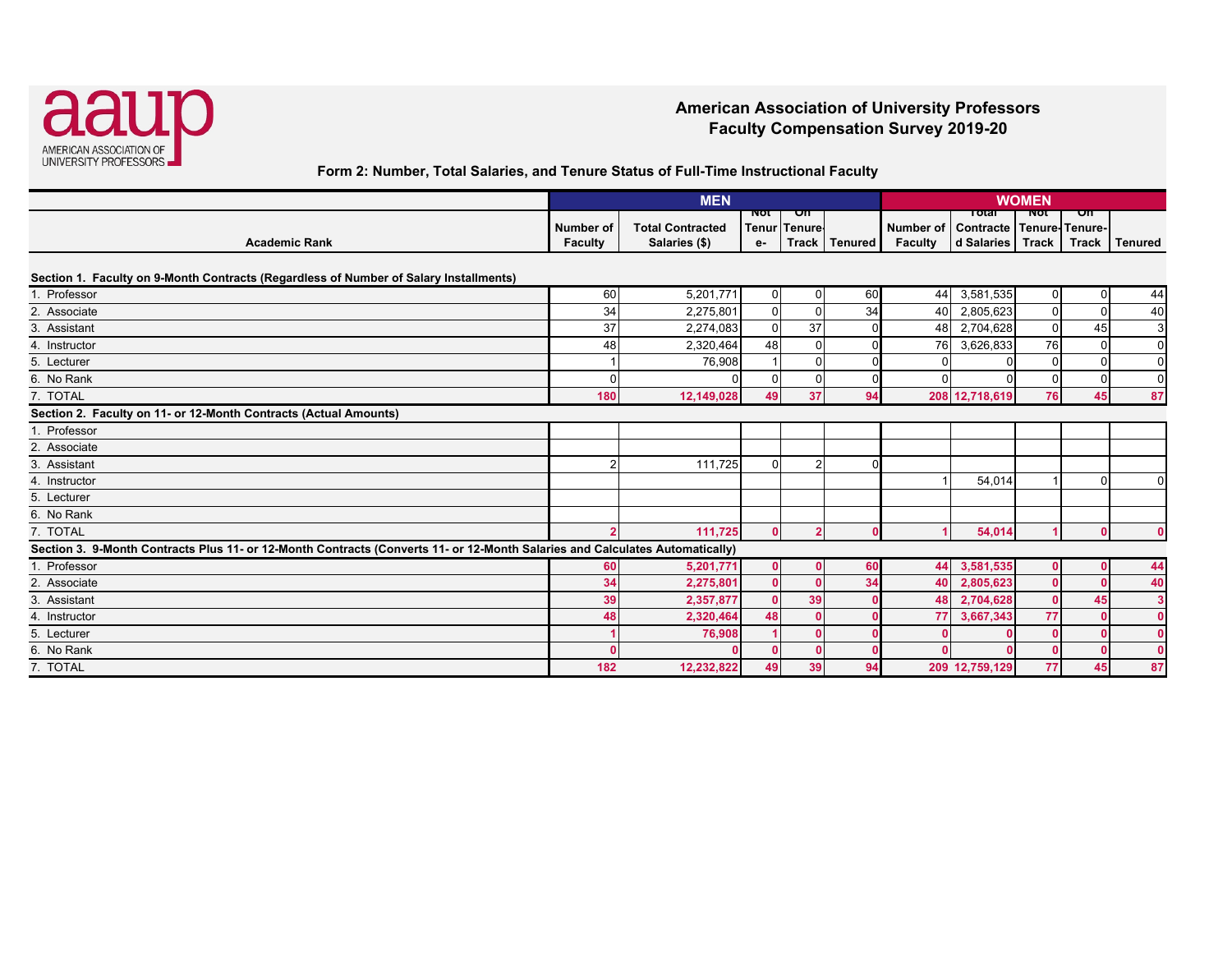

# **American Association of University Professors** *completing Form 3 are available at***Faculty Compensation Survey 2019-20**

*Instructions for* 

**Form 3: Institutional Expenditure on Benefits for Full-Time Instructional Faculty Form 3: Institutional Expenditure on Benefits for Full-Time Instructional Faculty** 

|                                                                                        | <b>All Ranks Combined</b>     |                          |                                                    |
|----------------------------------------------------------------------------------------|-------------------------------|--------------------------|----------------------------------------------------|
| <b>Benefit</b>                                                                         | <b>Total Expenditure (\$)</b> | <b>Number</b><br>Covered |                                                    |
| Section 1. Faculty on 9-Month Contracts (i.e., regardless of number of installments)   |                               |                          |                                                    |
| Retirement                                                                             | 3126129.74                    |                          | 388 If tuition benefit is "Other," please specify: |
| <b>Total Health Insurance Premiums</b>                                                 | 2763848.34                    | 371                      | reimbursement of 50% if grade of C or              |
| Dependent Tuition Benefits (select) Other                                              |                               |                          | better for qualifying classes                      |
| Total 9-month                                                                          | 5,889,978                     | 388                      |                                                    |
| Section 2. Faculty on 11- or 12-Month Contracts (i.e., on actual basis, no conversion) |                               |                          |                                                    |
| Retirement                                                                             | 18427.9                       |                          | 3 If tuition benefit is "Other," please specify:   |
| <b>Total Health Insurance Premiums</b>                                                 | 27675                         | 3                        | reimbursement of 50% if grade of C or              |
| Dependent Tuition Benefits (select) Other                                              |                               |                          | better for qualifying classes                      |
| Total 12-month                                                                         | 46,103                        |                          |                                                    |
| Section 3. 9-Month plus 12-Month converted**                                           |                               |                          |                                                    |
| Retirement                                                                             | 3,139,951                     | 391                      |                                                    |
| <b>Total Health Insurance Premiums</b>                                                 | 2,791,523                     | 374                      |                                                    |
| <b>Total All Faculty</b>                                                               | 5,931,474                     | 391                      |                                                    |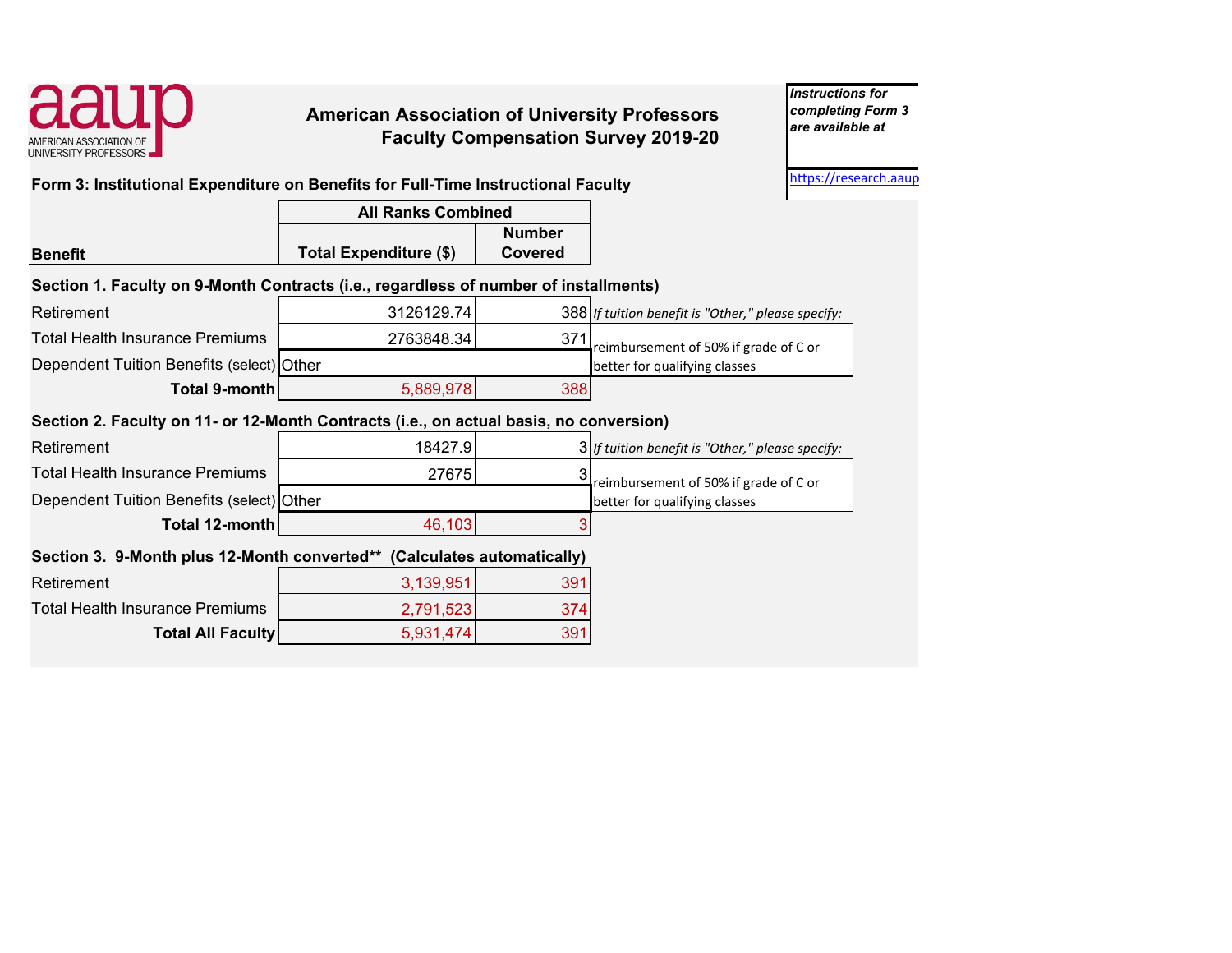

## **Form 4: Salaries and Percentage Increase for Continuing Instructional Faculty, 2019-20**

**Please Note:** Individuals reported on this form should be only those who held faculty positions in BOTH 2019-20 and 2018-19. This number will almost always be smaller than that in Form 2. **Report individuals in the row for the rank the person held in 2018-19.** For those institutions not able to complete Columns C or D, see the instructions and the Form 4 Estimate tab. Previous Year (2018-19) outlay is the last year's salary outlay for CURRENT continuing faculty members. Salaries of faculty who are no longer working at your institution or were newly hired for 2019-20 should NOT be included in Form 4.

| <u> sastisii il i mii tiilis i momiti oli o iliolitii solitimoto</u> |                                     |                              |                        |          |  |  |  |  |  |
|----------------------------------------------------------------------|-------------------------------------|------------------------------|------------------------|----------|--|--|--|--|--|
| <b>Academic Rank</b>                                                 | <b>Number of Continuing Faculty</b> | <b>Total Salary Outlays</b>  | Percentage Increase    |          |  |  |  |  |  |
| in 2018-19                                                           |                                     | <b>Current Yr. (2019-20)</b> | Previous Yr. (2018-19) |          |  |  |  |  |  |
| 1. Professor                                                         | 96                                  | 8,203,341                    | 8,071,739              | 1.63%    |  |  |  |  |  |
| 2. Associate                                                         | 61                                  | 4,187,284                    | 4,092,011              | 2.33%    |  |  |  |  |  |
| 3. Assistant                                                         | 81                                  | 4,929,929                    | 4,748,381              | 3.82%    |  |  |  |  |  |
| 4. Instructor                                                        | 116                                 | 5,671,197                    | 5,483,538              | 3.42%    |  |  |  |  |  |
| 5. Lecturer                                                          |                                     | 42.740                       | 36,000                 | 18.72%   |  |  |  |  |  |
| 6. No Rank                                                           |                                     |                              |                        | $0.00\%$ |  |  |  |  |  |
| 7. TOTAL                                                             | 355                                 | 23,034,491                   | 22,431,668             | 2.69%    |  |  |  |  |  |

### **Section 1. Full-time Faculty on 9-Month Contracts**

#### **Section 2. Full-time Faculty on 11- or 12-Month Contracts**

| <b>Academic Rank</b> | <b>Number of Continuing Faculty</b> | <b>Total Salary Outlays</b>  | Percentage Increase    |          |
|----------------------|-------------------------------------|------------------------------|------------------------|----------|
| in 2018-19           |                                     | <b>Current Yr. (2019-20)</b> | Previous Yr. (2018-19) |          |
| 1. Professor         |                                     |                              |                        | $0.00\%$ |
| 2. Associate         |                                     |                              |                        | 0.00%    |
| 3. Assistant         |                                     |                              |                        | $0.00\%$ |
| 4. Instructor        |                                     | 54.014                       | 53.402                 | 1.15%    |
| 5. Lecturer          |                                     |                              |                        | $0.00\%$ |
| 6. No Rank           |                                     |                              |                        | 0.00%    |
| 7. TOTAL             |                                     | 54,014                       | 53,402                 | 1.15%    |

**Section 3. 9-Month plus 12-Month Converted (Calculates automatically)** 

| <b>Academic Rank</b> | <b>Number of Continuing Faculty</b> | <b>Total Salary Outlays</b>  | Percentage Increase           |          |
|----------------------|-------------------------------------|------------------------------|-------------------------------|----------|
| in 2018-19           |                                     | <b>Current Yr. (2019-20)</b> | <b>Previous Yr. (2018-19)</b> |          |
| 1. Professor         | 96                                  | 8,203,341                    | 8,071,739                     | 1.63%    |
| 2. Associate         | 61                                  | 4,187,284                    | 4,092,011                     | 2.33%    |
| 3. Assistant         | 81                                  | 4,929,929                    | 4,748,381                     | 3.82%    |
| 4. Instructor        | 117                                 | 5,711,708                    | 5,523,589                     | 3.41%    |
| 5. Lecturer          |                                     | 42,740                       | 36,000                        | 18.72%   |
| 6. No Rank           |                                     |                              |                               | $0.00\%$ |
| 7. TOTAL             | 356                                 | 23,075,002                   | 22,471,719                    | 2.68%    |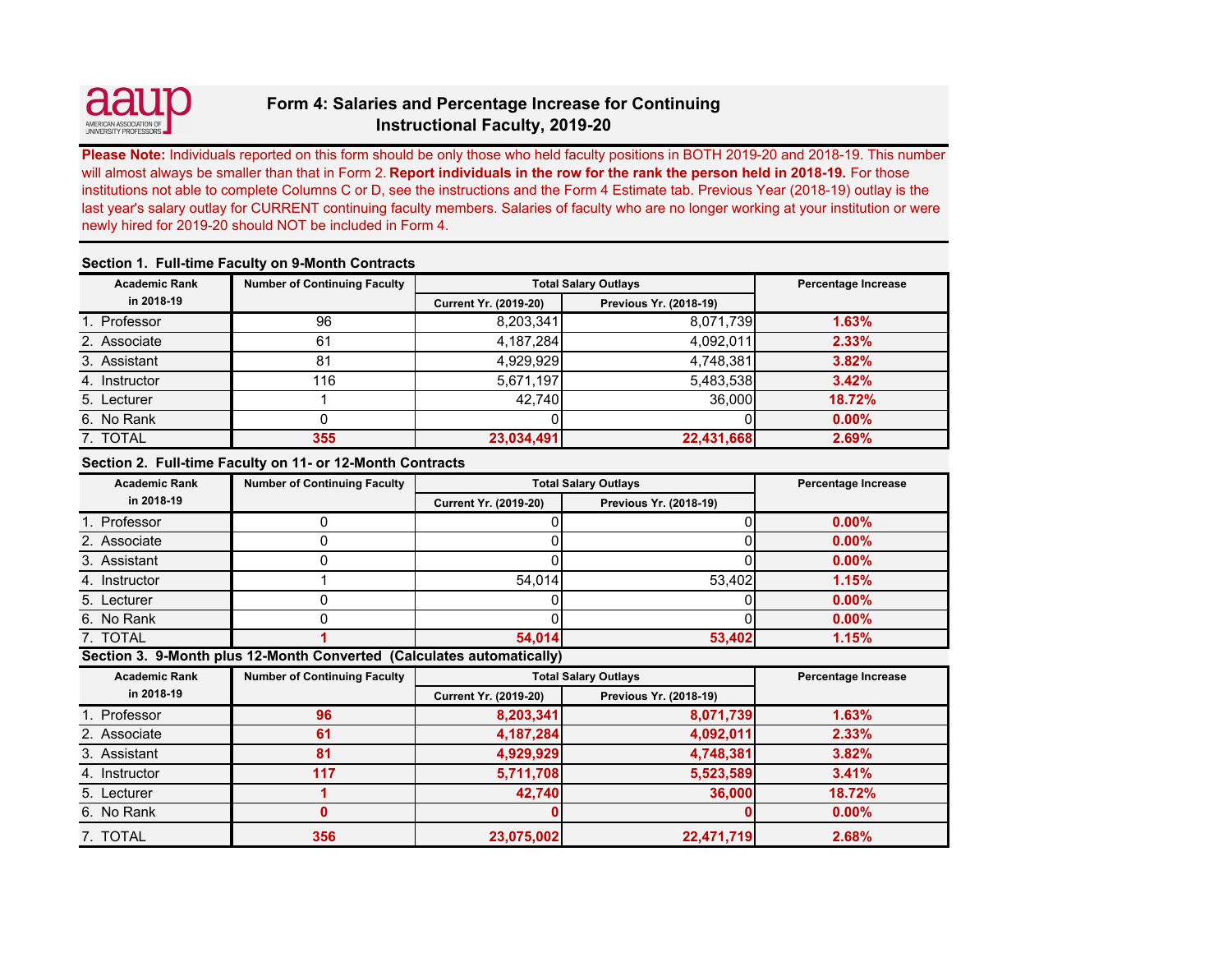

# **Form 5: Administrative Compensation 2019-20**

*Instructions for completing Form 5 are available at* 

[https://research.aaup.org/instructions#f](https://research.aaup.org/instructions#fo) o

# *Confidentiality Notice:*

*The figures supplied in this section will be used for aggre gate calculations only; the y will not be published or disclosed for individual institutions.* 

|                                     | <b>Base Salary</b> | <b>Supplement</b> |
|-------------------------------------|--------------------|-------------------|
| President/Chancellor                | 280780             |                   |
| <b>Chief Academic Officer</b>       | 215000             |                   |
| <b>Chief Financial Officer</b>      | 171705.97          |                   |
| <b>Chief Development Officer</b>    | 126078.31          |                   |
| <b>Chief Administrative Officer</b> | 159464.55          |                   |
| <b>Chief Counsel</b>                |                    |                   |
| Director of Enrollment Management   | 81819.88           |                   |
| <b>Director of Athletics</b>        | 156554.04          |                   |